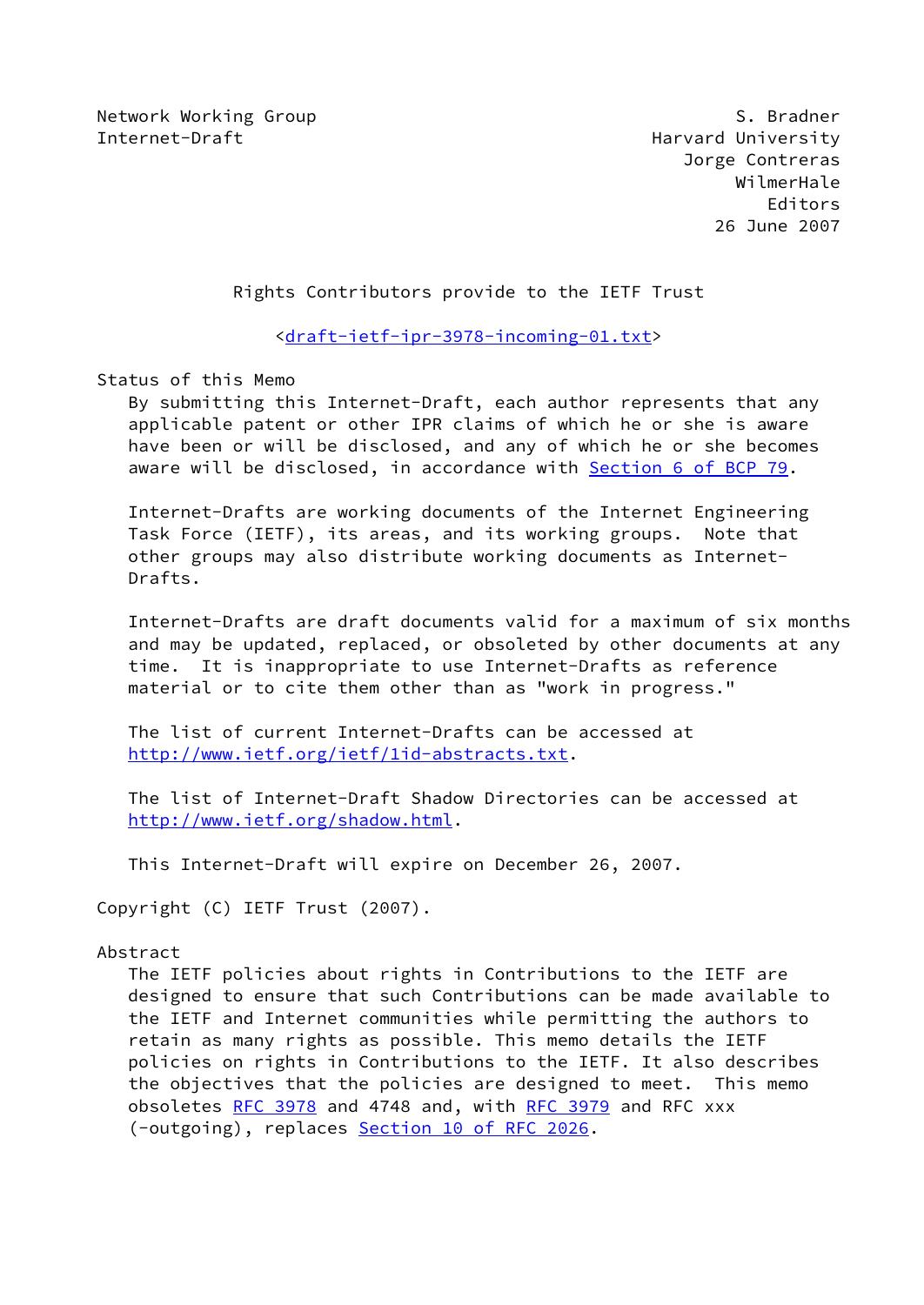| Internet-Draft                                                 | RFC 3978-incoming                                                 | 26 June 2007 |  |  |
|----------------------------------------------------------------|-------------------------------------------------------------------|--------------|--|--|
|                                                                |                                                                   |              |  |  |
| Table of Contents                                              |                                                                   |              |  |  |
| 1. Definitions                                                 |                                                                   |              |  |  |
| 2. Introduction                                                |                                                                   |              |  |  |
| 2.1 No Retroactive Effect                                      |                                                                   |              |  |  |
|                                                                | 3. Exposition of why these procedures are the way they are        |              |  |  |
| 3.1. Rights Granted in Contributions                           |                                                                   |              |  |  |
| 3.2. Rights to use Contributions                               |                                                                   |              |  |  |
| 3.3. Right to Produce Derivative Works                         |                                                                   |              |  |  |
| 3.4. Rights to use Trademarks                                  |                                                                   |              |  |  |
|                                                                | 3.5. Contributions Not Subject to Copyright                       |              |  |  |
| 3.6. Copyright in RFCs                                         |                                                                   |              |  |  |
| 4. RFC Editor Documents                                        |                                                                   |              |  |  |
| 5. Rights in Contributions                                     |                                                                   |              |  |  |
| 5.1. General Policy                                            |                                                                   |              |  |  |
| 5.2. Confidentiality Obligations                               |                                                                   |              |  |  |
|                                                                | 5.3. Rights Granted by Contributors to the IETF Trust             |              |  |  |
| 5.4. Sublicenses by IETF Trust                                 |                                                                   |              |  |  |
| 5.5. No Patent License                                         |                                                                   |              |  |  |
| 5.6. Representations and Warranties                            |                                                                   |              |  |  |
| 5.7. No Duty to Publish                                        |                                                                   |              |  |  |
| 5.8. Trademarks                                                |                                                                   |              |  |  |
| 5.9. Copyright in RFCs                                         |                                                                   |              |  |  |
|                                                                | 6. Legends, Notices and Other Standardized Text in IETF Documents |              |  |  |
| 7. Security Considerations                                     |                                                                   |              |  |  |
| 8. References                                                  |                                                                   |              |  |  |
| 8.1. Normative References                                      |                                                                   |              |  |  |
| 8.2. Informative References                                    |                                                                   |              |  |  |
| 9. Acknowledgements                                            |                                                                   |              |  |  |
| 10. Editors' Addresses                                         |                                                                   |              |  |  |
| Full Copyright Statement                                       |                                                                   |              |  |  |
| 1. Definitions                                                 |                                                                   |              |  |  |
| The following definitions are for terms used in the context of |                                                                   |              |  |  |
|                                                                | thisdocument. Other terms, including "IESG," "ISOC," "IAB," and   |              |  |  |

 a. "Contribution": any submission to the IETF intended by the Contributor for publication as all or part of an Internet-Draft or RFC (except for RFC Editor Contributions described in [Section 4](#page-8-0) below) and any statement made within the context of an IETF activity. Such statements include oral statements in IETF sessions, as well as written and electronic communications made at any time or place, which are addressed to:

<span id="page-1-0"></span>"RFCEditor," are defined in [\[RFC2028](https://datatracker.ietf.org/doc/pdf/rfc2028)].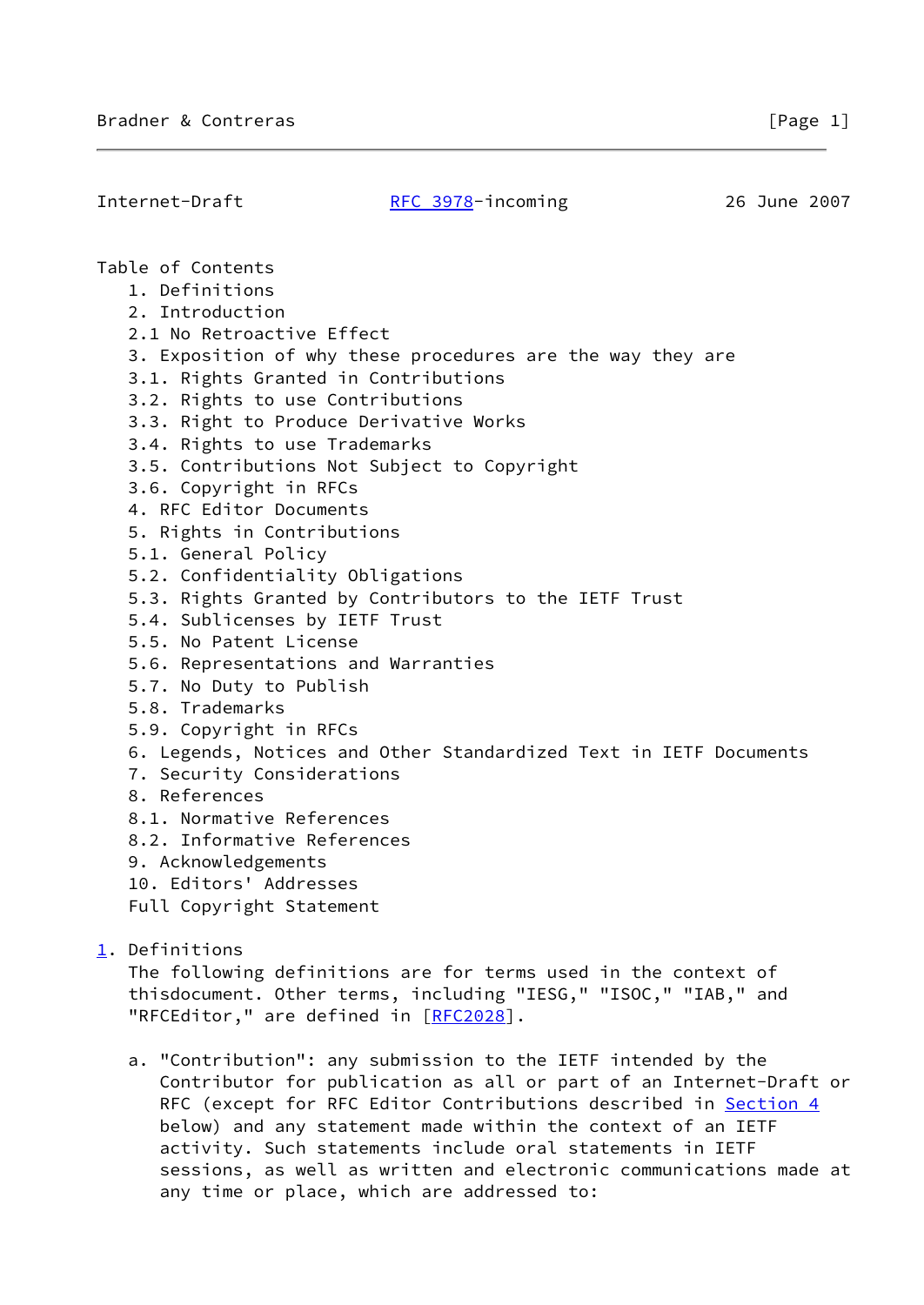o the IETF plenary session, o any IETF working group or portion thereof, o the IESG, or any member thereof on behalf of the IESG, o the IAB or any member thereof on behalf of the IAB, o any IETF mailing list, including the IETF list itself, any

Bradner & Contreras **Executive Contrelation** Security 2 and 2 and 2 and 2 and 2 and 2 and 2 and 2 and 2 and 2 and 2 and 2 and 2 and 2 and 2 and 2 and 2 and 2 and 2 and 2 and 2 and 2 and 2 and 2 and 2 and 2 and 2 and 2 and

### Internet-Draft [RFC 3978](https://datatracker.ietf.org/doc/pdf/rfc3978)-incoming 26 June 2007

 working group or design team list, or any other list functioning under IETF auspices,

 o the RFC Editor or the Internet-Drafts function (except for RFC Editor Contributions described in [Section 4](#page-8-0) below).

 Statements made outside of an IETF session, mailing list or other function, that are clearly not intended to be input to an IETF activity, group or function, are not IETF Contributions in the context of this document.

- b. "Contributor": an individual submitting a Contribution.
- c. "Copyright" means the legal right granted to an author in a document or other work of authorship under applicable law. A "copyright" is not equivalent to a "right to copy". Rather a copyright encompasses all of the exclusive rights that an author has in a work, such as the rights to copy, publish, distribute and create derivative works of the work. An author often cedes these rights to his or her employer or other parties as a condition of employment or compensation.
- d. "IETF": In the context of this document, the IETF includes all individuals who participate in meetings, working groups, mailing lists, functions and other activities which are organized or initiated by ISOC, the IESG or the IAB under the general designation of the Internet Engineering Task Force or IETF, but solely to the extent of such participation.
- e. "IETF Documents": RFCs and Internet-Drafts.
- f. "IETF Standards Process": the activities undertaken by the IETF in any of the settings described in 1(c) below.
- g. "IETF Trust": A trust established under the laws of the Commonwealth of Virginia, USA, in order to hold and administer intellectual property rights for the benefit of the IETF.
- h. "Internet-Draft": temporary documents used in the IETF Standards Process. Internet-Drafts are posted on the IETF web site by the IETF Secretariat. As noted in Section [2.2 of RFC 2026](https://datatracker.ietf.org/doc/pdf/rfc2026#section-2.2), Internet- Drafts have a nominal maximum lifetime of six months in the IETF Secretariat's public directory.
- i. "Legend Instructions" means the standardized text that is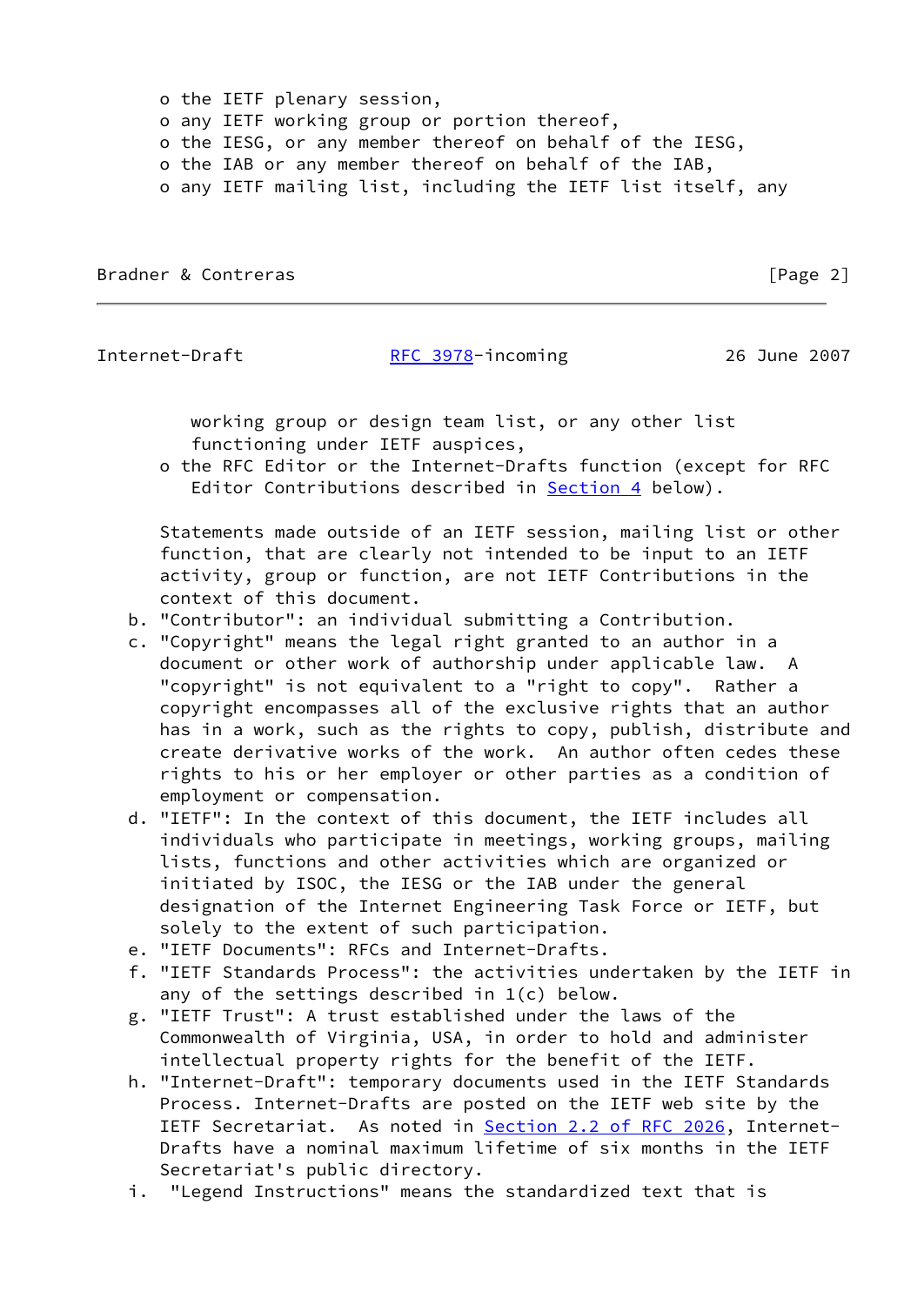included in IETF Documents and the instructions and requirements for including that standardized text in IETF Documents, each as posted from time to time at www.ietf.org/legends.

- j. "RFC": the basic publication series for the IETF. RFCs are published by the RFC Editor. Although RFCs may be superseded in whole or in part by subsequent RFCs, the text of an RFC is not altered once published in RFC form. (See [\[RFC2026\] Section](https://datatracker.ietf.org/doc/pdf/rfc2026#section-2.1) 2.1)
- k. "Reasonably and personally known": means something an individual knows personally or, because of the job the individual holds, would reasonably be expected to know. This wording is used to indicate that an organization cannot purposely keep an individual in the dark about patents or patent applications just to avoid the

Bradner & Contreras **Exercía Exercía Exercía Exercía Exercía E** Page 3]

Internet-Draft [RFC 3978](https://datatracker.ietf.org/doc/pdf/rfc3978)-incoming 26 June 2007

 disclosure requirement. But this requirement should not be interpreted as requiring the IETF Contributor or participant (or his or her represented organization, if any) to perform a patent search in an attempt to find applicable IPR.

# <span id="page-3-0"></span>[2](#page-3-0). Introduction

 In all matters of copyright and document procedures, the intent is to benefit the Internet community and the public at large, while respecting the legitimate rights of others.

 Under the laws of most countries and current international treaties (for example the "Berne Convention for the Protection of Literary and Artistic Work" [Berne Convention]), authors obtain numerous rights in the works they produce automatically upon producing them. These rights include copyrights, moral rights and other rights. In many cases, if the author produces a work within the scope of his or her employment, most of those rights are usually assigned to the employer, either by operation of law or, in many cases, under contract. (The Berne Convention names some rights as "inalienable", which means that the author retains them in all cases.)

 In order for Contributions to be used within the IETF Standards Process, including when they are published as Internet-Drafts or RFCs, certain limited rights must be granted to the IETF Trust, which then grants the necessary rights to the IETF. In addition, Contributors must make representations to IETF Trust and the IETF regarding their ability to grant these rights.

[Section 1](#page-1-0) provides definitions used in these policies. Sections  $3$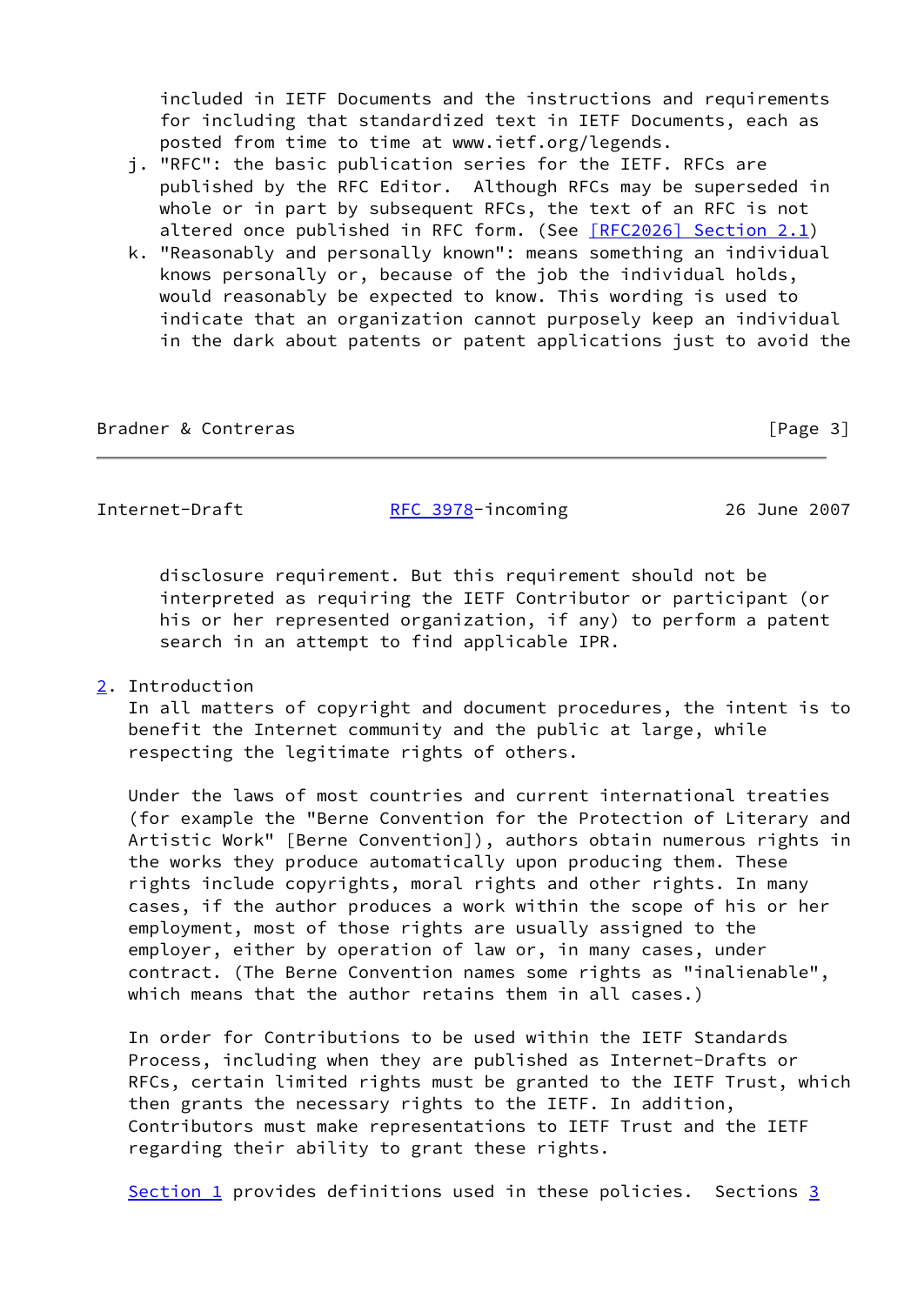and 4 of this document explain the rationale for these provisions. Only sections  $\frac{5}{9}$  and  $\frac{6}{9}$  of this document are normative, the other sections are informative. A companion document [RFC 3979](https://datatracker.ietf.org/doc/pdf/rfc3979) [\[RFC3979](https://datatracker.ietf.org/doc/pdf/rfc3979)] deals with rights, including possible patent rights, in technologies developed or specified as part of the IETF Standards Process. This document is not intended to address those issues. This memo obsoletes [RFC 3978](https://datatracker.ietf.org/doc/pdf/rfc3978) and 4748 and, with [RFC 3979](https://datatracker.ietf.org/doc/pdf/rfc3979) and RFC xxx(-outgoing), replaces Section [10 of RFC 2026](https://datatracker.ietf.org/doc/pdf/rfc2026#section-10).

 This document is not intended as legal advice. Readers are advised to consult their own legal advisors if they would like a legal interpretation of their rights or the rights of the IETF Trust in any Contributions they make.

<span id="page-4-1"></span>[2.1](#page-4-1) No Retroactive Effect

 This memo does not retroactively obtain additional rights from Contributions that predate the date that the IETF Trust announces the adoption of these procedures.

|  | Bradner & Contreras |
|--|---------------------|
|  |                     |

 $\lceil \text{Page 4} \rceil$ 

Internet-Draft [RFC 3978](https://datatracker.ietf.org/doc/pdf/rfc3978)-incoming 26 June 2007

<span id="page-4-0"></span>[3](#page-4-0). Exposition of Why These Procedures Are the Way They Are

<span id="page-4-2"></span>[3.1](#page-4-2). Rights Granted in Contributions

 The IETF Trust and IETF must obtain the right to publish an IETF Contribution as an RFC or an Internet-Draft from the Contributors.

 A primary objective of this policy is to obtain from the document authors only the non-exclusive rights that are needed to develop and publish IETF Documents and to use IETF Contributions in the IETF Standards Process and potentially elsewhere.

 The authors retain all other rights, but cannot withdraw the above rights from the IETF Trust and IETF.

 It is important to note that under this document Contributors are required to grant certain rights to the IETF Trust, which holds all IETF-related intellectual property on behalf of the IETF community. The IETF Trust will, in turn, grant a sublicense of these rights to all IETF participants for use in the IETF Standards Process. This sublicense is necessary for the standards development work of the IETF to continue. In addition, the IETF Trust may grant certain other sublicenses of the rights that it is granted under this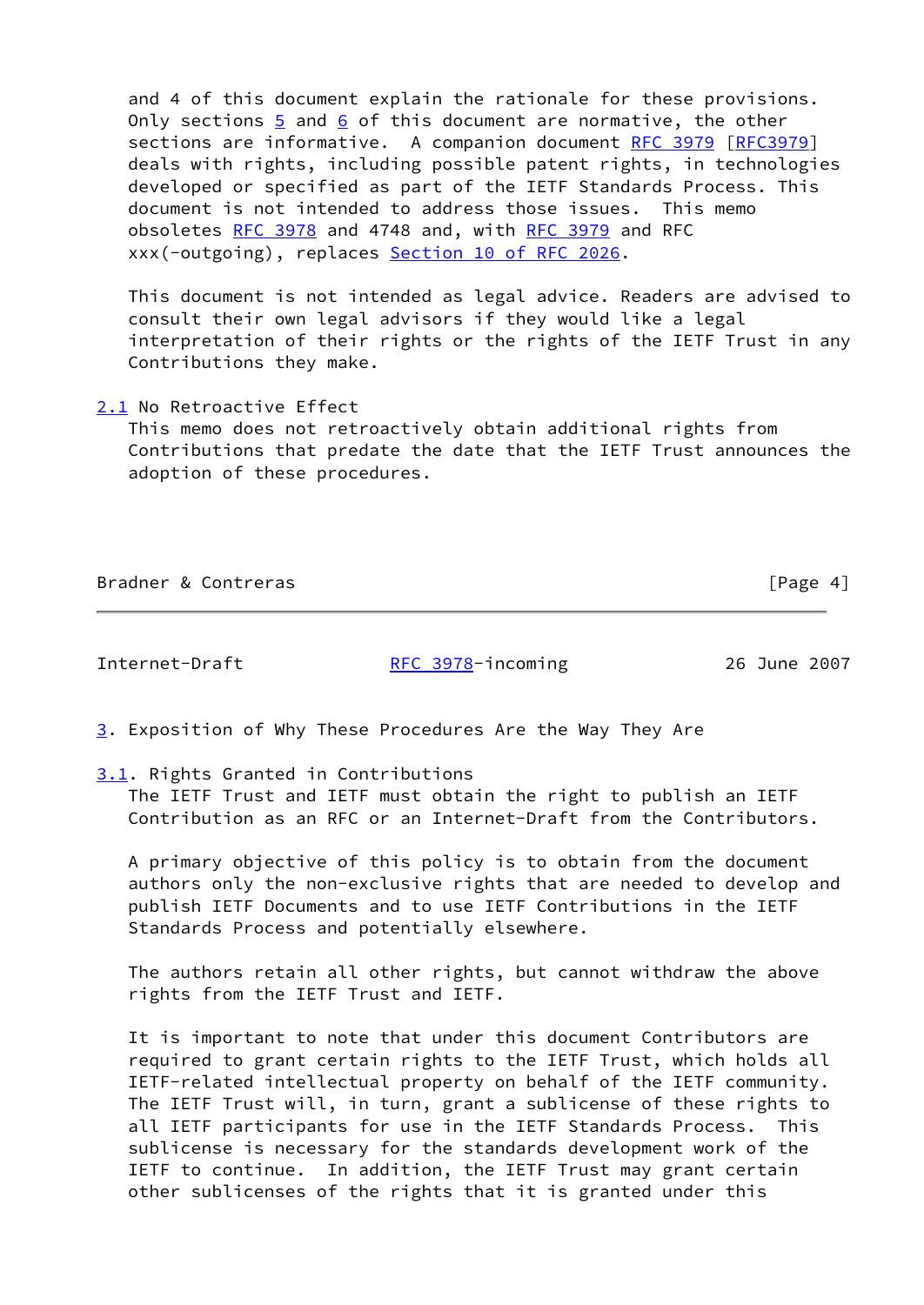document. In granting such other sublicenses, the IETF Trust will be guided [and bound] by documents such as [-outbound].

## <span id="page-5-0"></span>[3.2](#page-5-0). Rights to use Contributions

 Because, under the laws of most countries and applicable international treaties, copyright rights come into existence when a work of authorship is created (but see [Section 3.5](#page-7-0) below regarding public domain documents), and IETF cannot make use of IETF Contributions if it does not have sufficient rights with respect to these copyright rights, it is important that the IETF receive assurances from all Contributors that they have the authority to grant the IETF the rights that they claim to grant. Without this assurance, IETF and its participants would run a greater risk of liability to the owners of these rights. To this end, IETF asks Contributors to give the assurances in Section5.6 below. These assurances are requested, however, only to the extent of the Contributor's reasonable and personal knowledge. (See Section  $1(l)$ )

### <span id="page-5-1"></span>[3.3](#page-5-1). Right to Produce Derivative Works

 The IETF needs to be able to evolve IETF Documents in response to experience gained in the deployment of the technologies described in such IETF Documents, to incorporate developments in research and to react to changing conditions on the Internet and other IP networks. The IETF may also decide to permit others to develop derivative works based on Contributions. In order to do this, the IETF must be able to produce derivatives of its documents; thus the IETF must obtain

| Bradner & Contreras | [Page 5] |
|---------------------|----------|
|                     |          |

Internet-Draft [RFC 3978](https://datatracker.ietf.org/doc/pdf/rfc3978)-incoming 26 June 2007

 the right from Contributors to produce derivative works. The right to produce derivative works is required for all IETF standards track documents and for most IETF non-standards track documents. There are two exceptions to this requirement: documents describing proprietary technologies and documents that are republications of the work of other standards organizations.

 The right to produce derivative works must be granted in order for an IETF working group to accept a Contribution as a working group document or otherwise work on it. For non-working group Contributions where the Contributor requests publication as a standards track RFC, the right to produce derivative works must be granted before the IESG will issue an IETF Last-Call and, for most non-standards track non working group Contributions, before the IESG will consider the Internet-Draft for publication. Occasionally a Contributor may not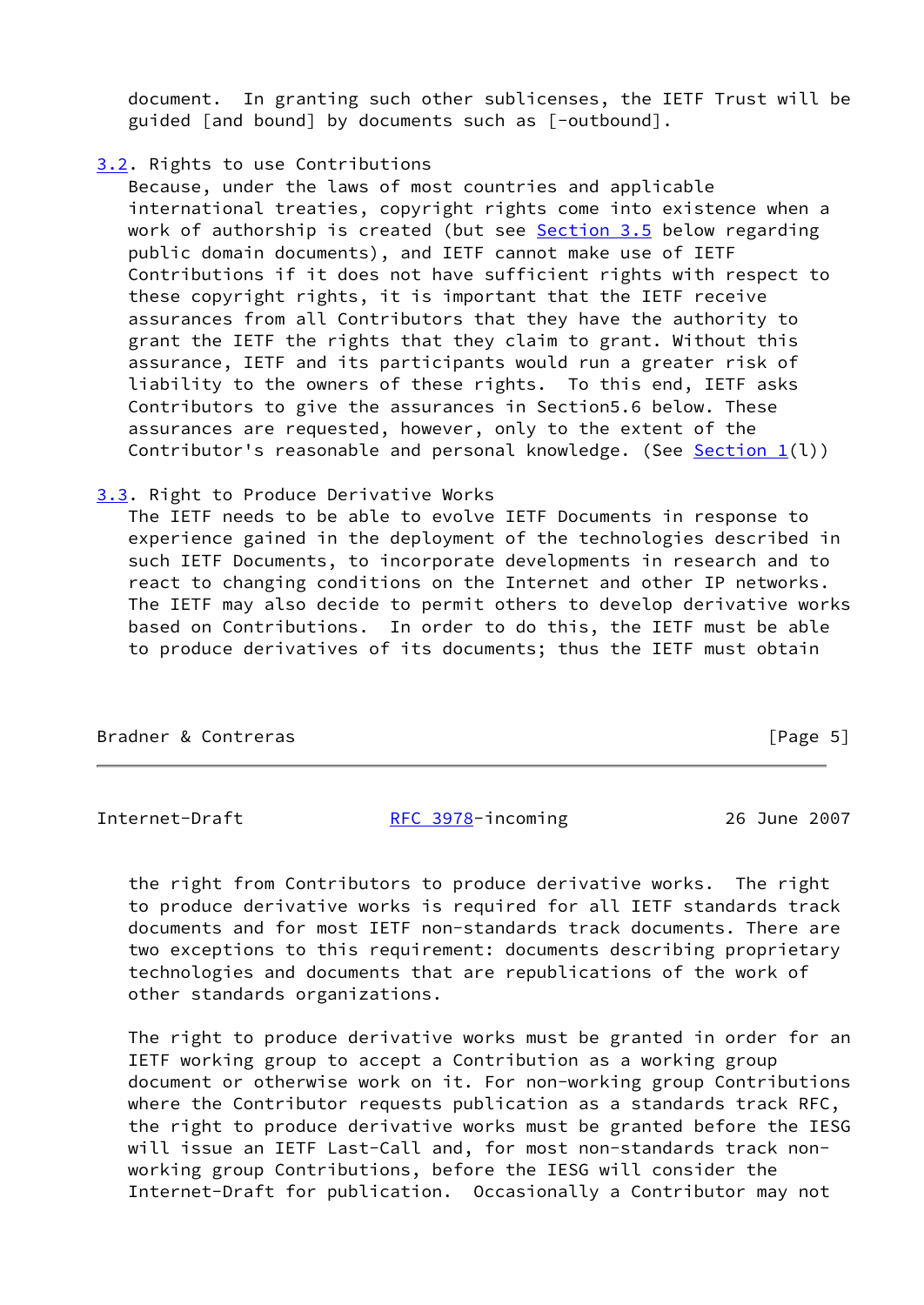want to grant publication rights or the right to produce derivative works before finding out if a Contribution has been accepted for development in the IETF Standards Process. In these cases the Contributor may include a limitation on the right to make derivative works in the form specified in the Legend Instructions. A working group can discuss the Contribution with the aim to decide if it should become a working group document, even though the right to produce derivative works or to publish the Contribution as an RFC has not yet been granted. However, if the Contribution is accepted for development, the Contributor must resubmit the Contribution without the limitation notices before a working group can formally adopt the Contribution as a working group document. The IETF Trust may establish different policies for granting sublicenses with respect to different types of Contributions and content within Contributions (such as executable code versus descriptive text or references to third party materials). The IETF Trust's policies concerning the granting of sublicenses to make derivative works will be guided by RFC [-outbound.

 The IETF has historically encouraged organizations to publish details of their technologies, even when the technologies are proprietary, because understanding how existing technology is being used helps when developing new technology. But organizations that publish information about proprietary technologies are frequently not willing to have the IETF produce revisions of the technologies and then possibly claim that the IETF version is the "new version" of the organization's technology. Organizations that feel this way can specify that a Contribution be published with the other rights granted under this document but may withhold the right to produce derivative works other than translations. The right to produce translations is required before any Contribution can be published as an RFC to ensure the widest possible distribution of the material in RFCs.

Bradner & Contreras [Page 6]

Internet-Draft [RFC 3978](https://datatracker.ietf.org/doc/pdf/rfc3978)-incoming 26 June 2007

 In addition, IETF Documents frequently make normative references to standards or recommendations developed by other standards organizations. Since the publications of some standards organizations are not public documents, it can be quite helpful to the IETF to republish, with the permission of the other standards organization, some of these documents as RFCs so that the IETF community can have open access to them to better understand what they are referring to. In these cases the RFCs can be published without the right for the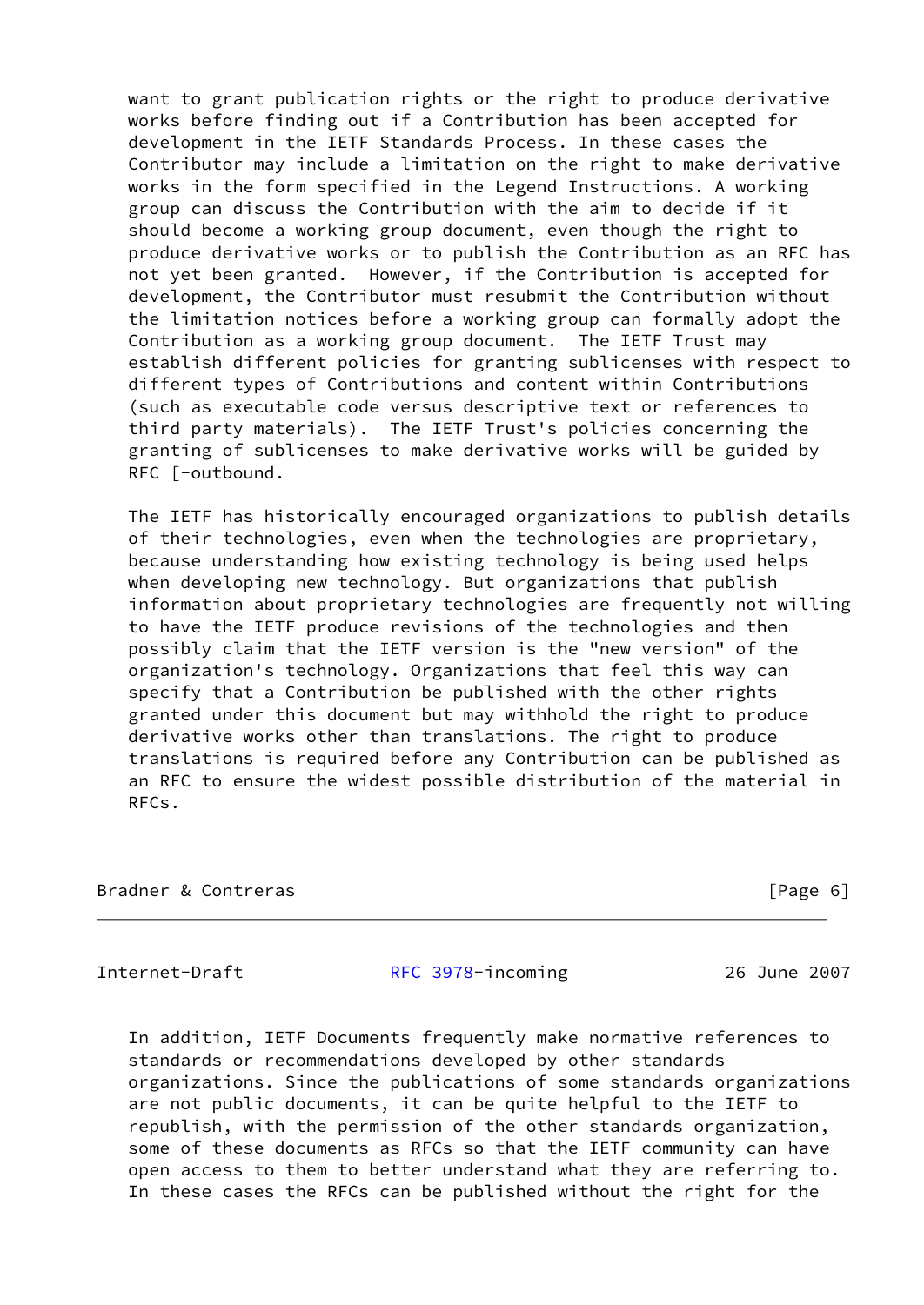IETF to produce derivative works. In both of the above cases in which the production of derivative works is excluded, the Contributor must include a special legend in the Contribution, as specified in the Legend Instructions, in order to notify IETF participants about this restriction.

<span id="page-7-1"></span>[3.4](#page-7-1). Rights to Use Trademarks

 Contributors may wish to seek trademark or service mark protection on any terms that are coined or used in their Contributions. IETF makes no judgment about the validity of any such trademark rights. However, the IETF requires each Contributor, under the licenses described in [Section 5.3](#page-9-0) below, to grant IETF Trust a perpetual license to use any such trademarks or service marks solely in exercising rights to reproduce, publish, discuss and modify the IETF Contribution. This license does not authorize IETF or others to use any trademark or service mark in connection with any product or service offering.

<span id="page-7-0"></span>[3.5](#page-7-0). Contributions Not Subject to Copyright

 Certain documents, including those produced by the U.S. government and those which are in the public domain, may not be protected by the same copyright and other legal rights as other documents. Nevertheless, we ask each Contributor to grant to the IETF the same rights as he or she would grant, and to make the same representations, as though the IETF Contribution were protected by the same legal rights as other documents, and as though the Contributor could be able to grant these rights. We ask for these grants and representations only to the extent that the Contribution may be protected. We believe they are necessary to protect the ISOC, the IETF Trust, the IETF, the IETF Standards Process and all IETF participants, and also because the IETF does not have the resources or wherewithal to make any independent investigation as to the actual proprietary status of any document submitted to it.

<span id="page-7-2"></span>[3.6](#page-7-2) Copyright in RFCs.

 As noted above, Contributors to the IETF (or their employers) retain ownership of the copyright in their Contributions. This includes Internet-Drafts and all other Contributions made within the IETF Standards Process (e.g., via e-mail, oral comment and otherwise). However, it is important that the IETF (through the IETF Trust) own

Bradner & Contreras **Executive Executive Contract** Frage 7]

Internet-Draft [RFC 3978](https://datatracker.ietf.org/doc/pdf/rfc3978)-incoming 26 June 2007

the copyright in documents that are published as RFCs (other than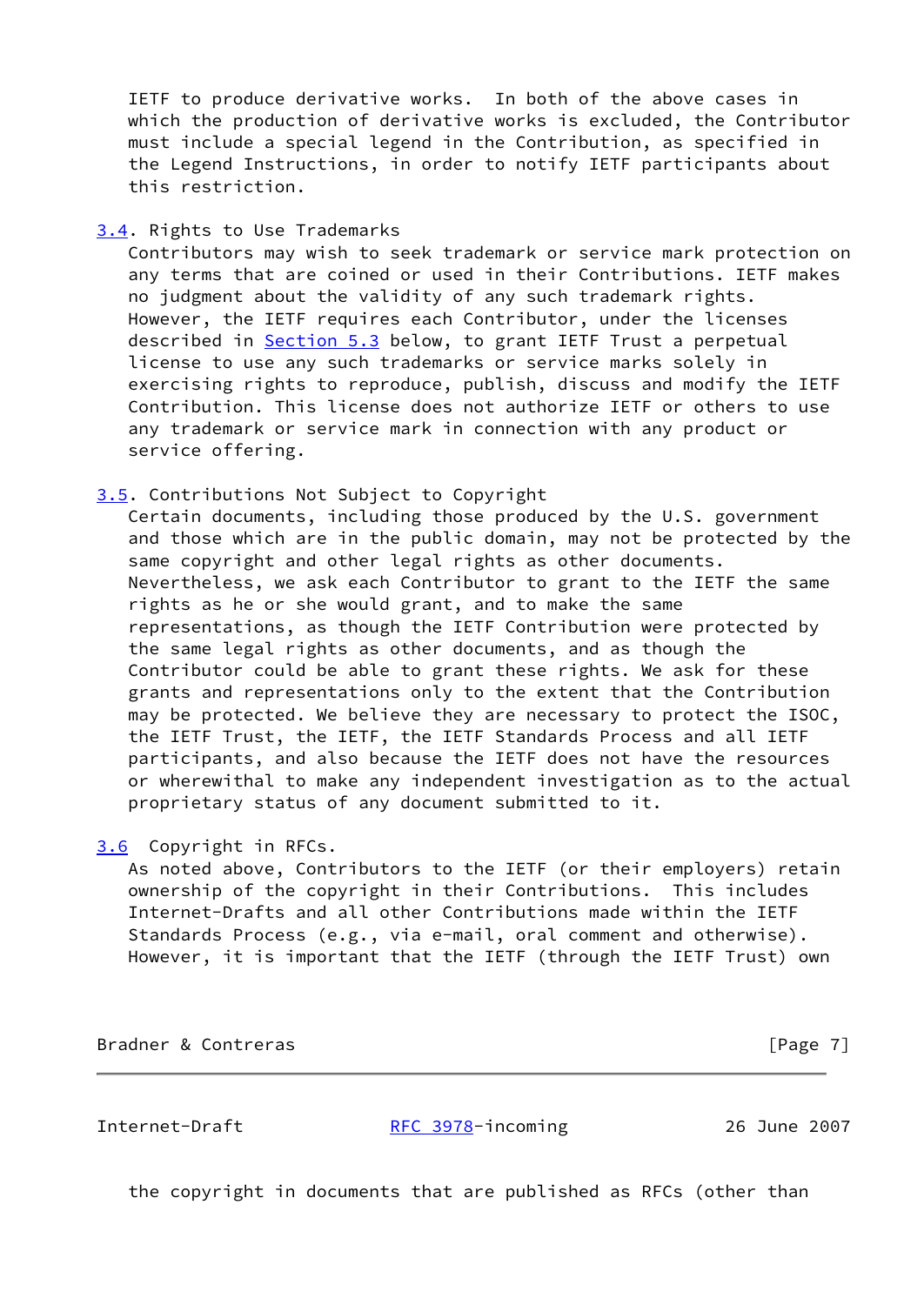Informational RFCs and RFCs that are submitted as RFC Editor Contributions). Ownership of the copyright in an RFC does not diminish the Contributors' rights in their underlying contributions, but it does prevent anyone other than the IETF Trust (and its licensees) from republishing or modifying an RFC in RFC format. In this respect, Contributors are treated the same as anybody else: though they may extract and republish their own Contributions without limitation, they may not do so in the IETF's RFC format. And while this principle (which is included in [Section 5.9](#page-10-0) below) may appear to be new to IETF, it actually reflects historical practice and has been observed for many years through the inclusion of an ISOC or IETF Trust copyright notice on all RFC documents since the publication of [RFC 2026](https://datatracker.ietf.org/doc/pdf/rfc2026).

## <span id="page-8-0"></span>[4](#page-8-0). RFC Editor Documents

 This document only relates to Contributions made as part of the IETF Standards Process. Other documents that are referred to as Internet- Drafts and RFCs may be submitted to and published by the RFC Editor independently of the IETF Standards Process. Such "RFC Editor Documents" are not covered by this document. RFC Editor Contributions must be marked appropriately as described in the Legend Instructions. See the RFC Editor web page for information about the policies concerning rights in RFC Editor Documents.

# <span id="page-8-1"></span>[5](#page-8-1). Rights in Contributions

## <span id="page-8-2"></span>[5.1](#page-8-2). General Policy

 By submission of a Contribution, each person actually submitting the Contribution, and each named co-Contributor, is deemed to have read and understood the rules and requirements set forth in this document. Each Contributor is deemed, by the act of submitting a Contribution, to enter into a legally-binding agreement to comply with the terms and conditions set forth in this document, on his or her own behalf and on behalf of the organization the Contributor represents or is sponsored by (if any), when submitting the Contribution. No further acknowledgement, signature or other action is required to bind a Contributor to these terms and conditions. The operation of the IETF and the work conducted by its many participants is dependent on such agreement by each Contributor, and each IETF participant expressly relies on the agreement of each Contributor to the terms and conditions set forth in this document.

# <span id="page-8-3"></span>[5.2](#page-8-3). Confidentiality Obligations

 No information or document that is subject to any requirement of confidentiality or any restriction on its dissemination may be submitted as a Contribution or otherwise considered in any part of the IETF Standards Process, and there must be no assumption of any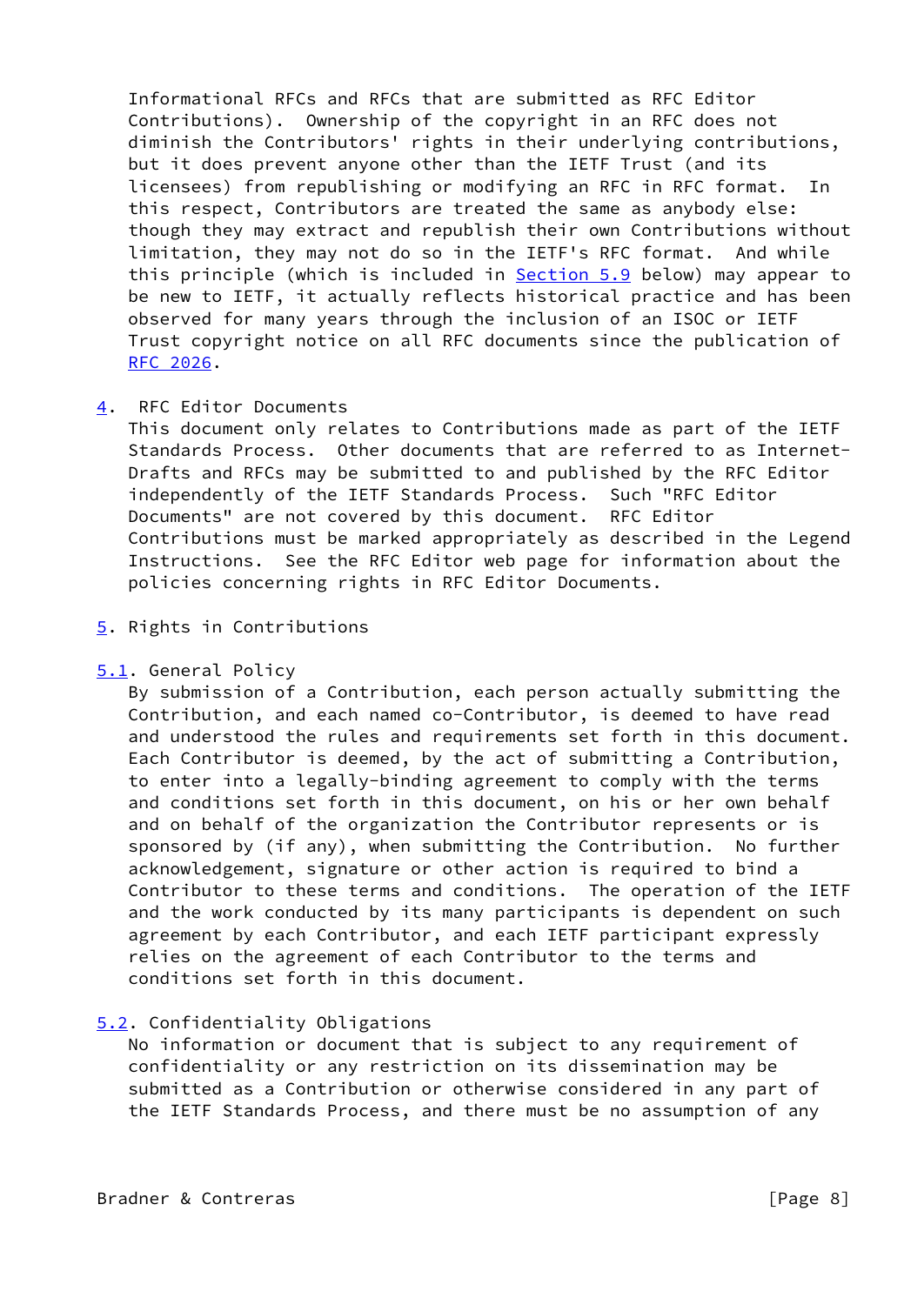confidentiality obligation with respect to any Contribution. Each Contributor agrees that any statement in a Contribution, whether generated automatically or otherwise, that states or implies that the Contribution is confidential or subject to any privilege, can be disregarded for all purposes, and will be of no force or effect.

<span id="page-9-0"></span>[5.3](#page-9-0). Rights Granted by Contributors to the IETF Trust

 To the extent that a Contribution or any portion thereof is protected by copyright or other rights of authorship, the Contributor, and each named co-Contributor, and the organization he or she represents or is sponsored by (if any) grant a perpetual, irrevocable, non-exclusive, royalty-free, world-wide right and license to the IETF Trust under all such copyrights and other rights in the Contribution.

- (A) to copy, publish, display, and distribute the Contribution, in whole or in part,
- (B) to prepare translations of the Contribution into languages other than English, in whole or in part, and to copy, publish, display, and distribute such translations or portions thereof,
- (C) unless explicitly disallowed in the notices contained in a Contribution [in the form specified by the Legend Instructions], to modify or prepare derivative works (in addition to translations) that are based on or incorporate all or part of the Contribution, and to copy, publish, display, and distribute such derivative works, or portions thereof, and
- (D) to reproduce any trademarks, service marks or trade names which are included in the Contribution solely in connection with the reproduction, distribution or publication of the Contribution and derivative works thereof as permitted by this [Section 5.3](#page-9-0), provided that when reproducing Contributions, trademark and service mark identifiers used in the Contribution, including TM and (R) will be preserved.

## <span id="page-9-1"></span>[5.4](#page-9-1) Sublicenses by IETF Trust

 The IETF Trust will sublicense the rights granted to it under Section 5.3 to all IETF participants for use within the IETF Standards Process. This license is expressly granted under [TRUST LICENSE DOCUMENT].

 In addition, the IETF Trust may grant additional sublicenses of the licenses granted to it hereunder. In doing so, the IETF Trust will comply with the guidance provided under RFC xxx [-outbound].

## <span id="page-9-2"></span>[5.5](#page-9-2) No Patent License

The licenses granted in **Section 5.3** shall not be deemed to grant any right under any patent, patent application or other similar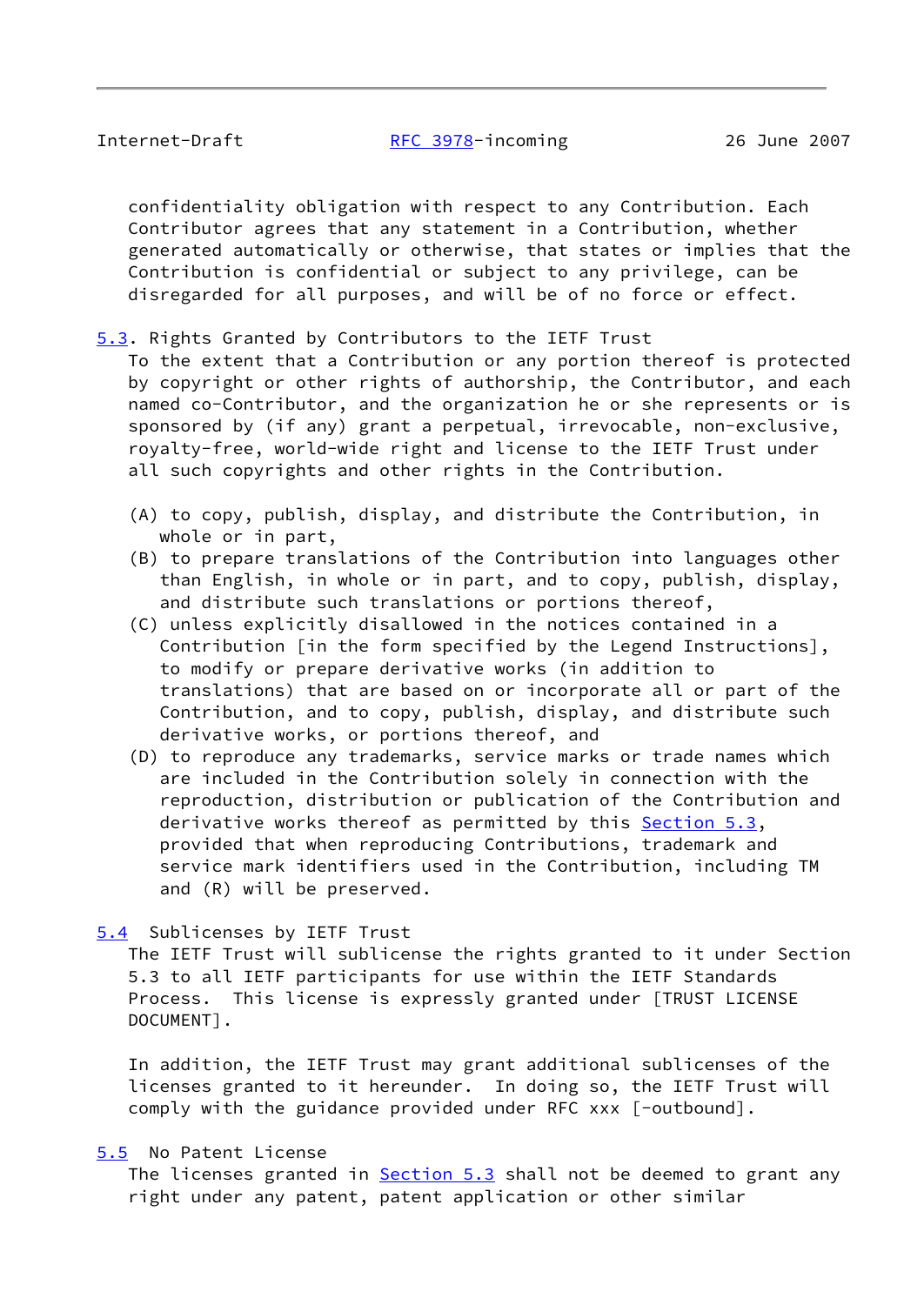intellectual property right disclosed by the Contributor under [BCP 79](https://datatracker.ietf.org/doc/pdf/bcp79) or otherwise.

| Bradner & Contreras | [Page 9] |
|---------------------|----------|
|---------------------|----------|

#### Internet-Draft [RFC 3978](https://datatracker.ietf.org/doc/pdf/rfc3978)-incoming 26 June 2007

# <span id="page-10-1"></span>[5.6](#page-10-1). Representations and Warranties

 With respect to each Contribution, each Contributor represents that to the best of his or her knowledge and ability:

- a. The Contribution properly acknowledges all major Contributors. A major Contributor is any person who has materially or substantially contributed to the Contribution.
- b. No information in the Contribution is confidential and the IETF, IETF Trust, ISOC, and its affiliated organizations may freely disclose any information in the Contribution.
- c. There are no limits to the Contributor's ability to make the grants, acknowledgments and agreements herein that are reasonably and personally known to the Contributor.
- d. The Contributor has not intentionally included in the Contribution any material which is defamatory or untrue or which is illegal under the laws of the jurisdiction in which the Contributor has his or her principal place of business or residence.
- e. All trademarks, trade names, service marks and other proprietary names used in the Contribution that are reasonably and personally known to the Contributor are clearly designated as such where reasonable.

### <span id="page-10-2"></span>[5.7](#page-10-2). No Duty to Publish

 The Contributor, and each named co-Contributor, acknowledges that the IETF has no duty to publish or otherwise use or disseminate any Contribution. The IETF reserves the right to withdraw or cease using any Contribution that does not comply with the requirements of [Section 5.3](#page-9-0) and [Section 5.4](#page-9-1) or 5.6.

<span id="page-10-3"></span>[5.8](#page-10-3). Trademarks

 Contributors who claim trademark rights in terms used in their IETF Contributions are requested to state specifically what conditions apply to implementers of the technology relative to the use of such trademarks. Such statements should be submitted in the same way as is done for other intellectual property claims. (See [[RFC3979](https://datatracker.ietf.org/doc/pdf/rfc3979)] [Section](#page-11-0)  $6.$  $6.$ 

## <span id="page-10-0"></span>[5.9](#page-10-0) Copyright in RFCs

Subject to each Contributor's (or its sponsor's) ownership of its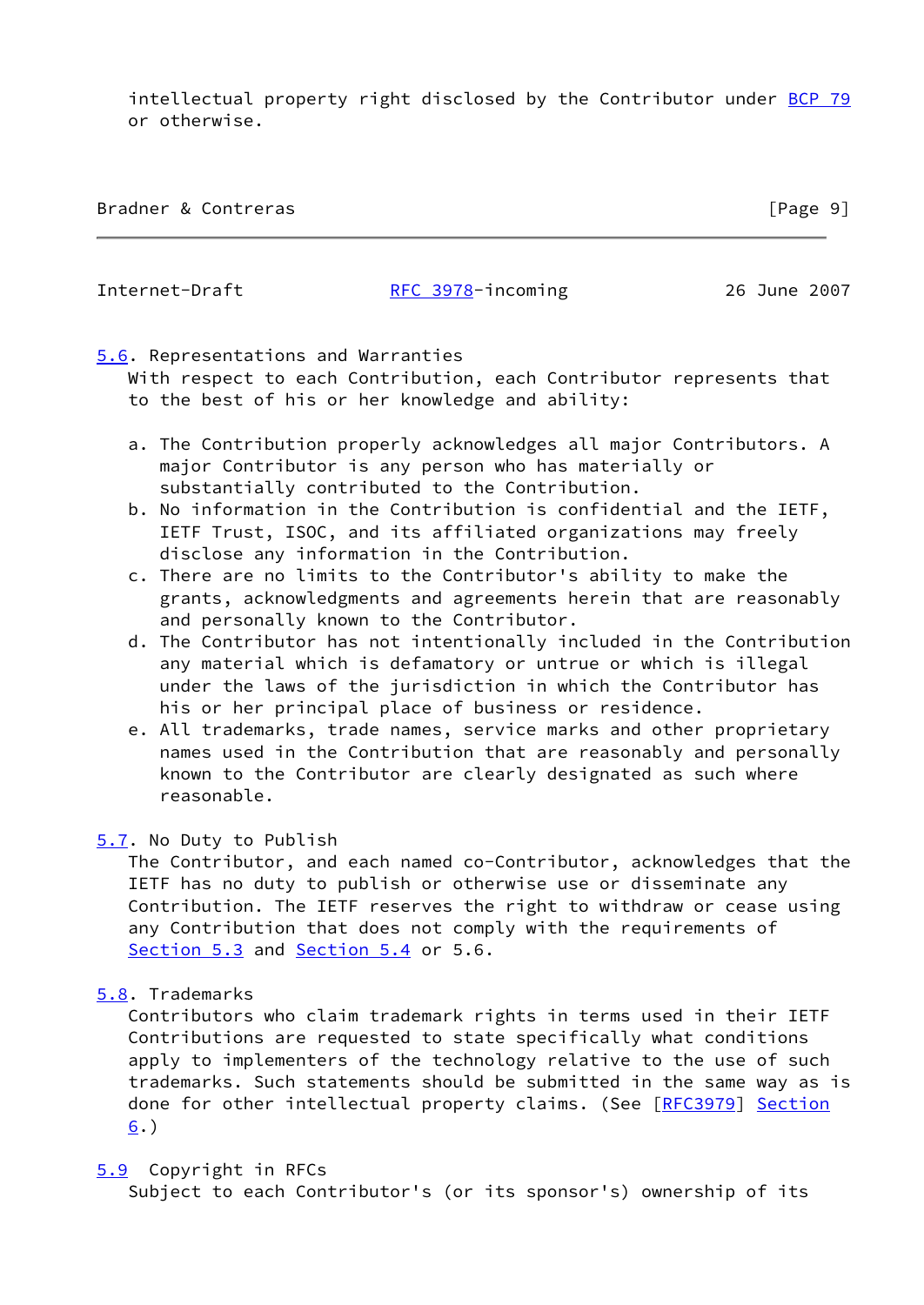underlying Contributions (which ownership is qualified by the irrevocable licenses granted under **[Section 5.3](#page-9-0)**), each Contributor hereby acknowledges that the copyright in any RFC in which such Contribution is included, other than an Informational RFC or an RFC that is an RFC Editor Contribution, shall be owned by the IETF Trust.

<span id="page-11-0"></span>[6](#page-11-0). Legends, Notices and Other Standardized Text in IETF Documents The IETF requires that certain standardized text be reproduced verbatim in certain IETF Documents (including copies, derivative

Bradner & Contreras [Page 10]

Internet-Draft [RFC 3978](https://datatracker.ietf.org/doc/pdf/rfc3978)-incoming 26 June 2007

 works and translations of IETF Documents). Some of this standardized text may be mandatory (e.g., copyright notices and disclaimers that must be included in all RFCs) and some may be optional (e.g., limitations on the right to make derivative works). The text itself, as well as the rules that explain when and how it must be used, are contained in the Legend Instructions. The Legend Instructions may be updated from time to time, and the version of the standardized text that must be included in IETF Documents is that which was posted in the Legend Instructions on the date of publication.

 The IETF reserves the right to refuse to publish Contributions that do not include the legends required by the Legend Instructions.

 It is important to note that each Contributor grants the IETF Trust rights pursuant to this document and the policies described herein. The legends and notices included in certain written Contributions such as Internet-Drafts do not themselves convey any rights. They are simply included to inform the reader (whether or not part of the IETF) about certain legal rights and limitations associated with such documents.

<span id="page-11-1"></span>[7](#page-11-1). Security Considerations

 This memo relates to IETF process, not any particular technology. There are security considerations when adopting any technology, but there are no known issues of security with IETF Contribution rights policies.

<span id="page-11-2"></span>[8](#page-11-2). References

## <span id="page-11-3"></span>[8.1](#page-11-3). Normative References

[\[RFC2026](https://datatracker.ietf.org/doc/pdf/rfc2026)] Bradner, S., "The Internet Standards Process -- Revision 3", [BCP 9,](https://datatracker.ietf.org/doc/pdf/bcp9) [RFC 2026](https://datatracker.ietf.org/doc/pdf/rfc2026), October 1996.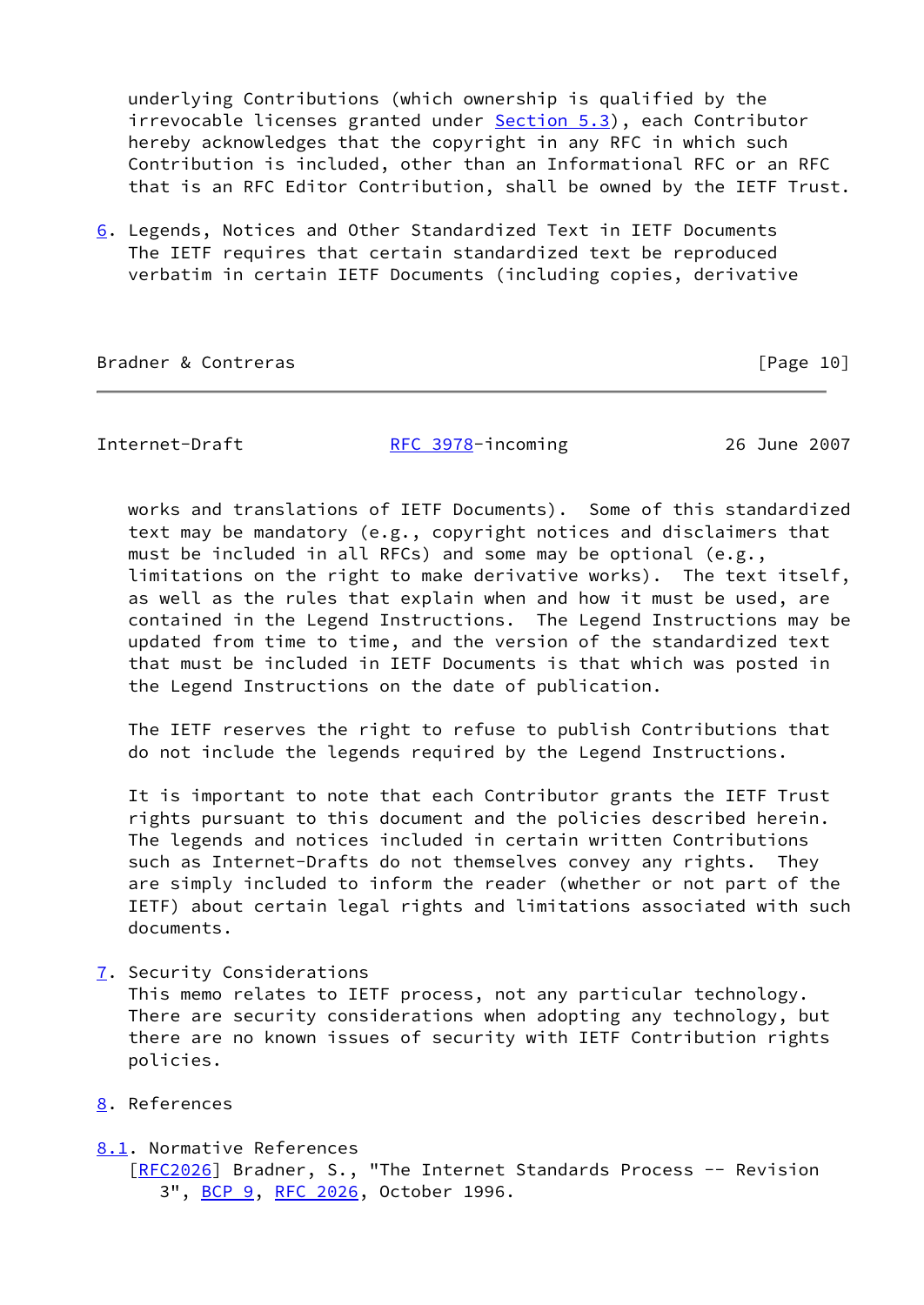[\[RFC2028](https://datatracker.ietf.org/doc/pdf/rfc2028)] Hovey, R. and S. Bradner, "The Organizations Involved in the IETF Standards Process", [BCP 11](https://datatracker.ietf.org/doc/pdf/bcp11), [RFC 2028](https://datatracker.ietf.org/doc/pdf/rfc2028), October 1996. [\[RFC3979](https://datatracker.ietf.org/doc/pdf/rfc3979)] Bradner, S., Ed, "Intellectual Property Rights in IETF Technology", [BCP 79](https://datatracker.ietf.org/doc/pdf/bcp79), [RFC 3979](https://datatracker.ietf.org/doc/pdf/rfc3979), March 2005. [Trust] IETF Trust Agreement - [http://iaoc.ietf.org/docs/IETF-Trust-](http://iaoc.ietf.org/docs/IETF-Trust-Agreement-Executed-12-15-05.pdf) [Agreement-Executed-12-15-05.pdf](http://iaoc.ietf.org/docs/IETF-Trust-Agreement-Executed-12-15-05.pdf)

<span id="page-12-0"></span>[8.2](#page-12-0). Informative References

[\[RFC3978](https://datatracker.ietf.org/doc/pdf/rfc3978)] Bradner, S. Ed., "IETF Rights in Contributions", [RFC 3978,](https://datatracker.ietf.org/doc/pdf/rfc3978) March 2005.

 [Berne] "Berne Convention for the Protection of Literary and Artistic Work", [http://www.wipo.int/treaties/en/ip/berne/trtdocs\\_wo001.html](http://www.wipo.int/treaties/en/ip/berne/trtdocs_wo001.html)

<span id="page-12-1"></span>[9](#page-12-1). Acknowledgements

 The editors would like to acknowledge the help of the IETF IPR Working Group provided during the development of the document.

Bradner & Contreras [Page 11]

Internet-Draft [RFC 3978](https://datatracker.ietf.org/doc/pdf/rfc3978)-incoming 26 June 2007

<span id="page-12-2"></span>[10.](#page-12-2) Editors' Addresses Scott Bradner Harvard University 29 Oxford St. Cambridge MA, 02138 USA Phone: +1 617 495 3864 EMail: sob@harvard.edu

> Jorge L. Contreras WilmerHale 1875 Pennsylvania Avenue NW Washington, DC 20006 USA Phone: +1 202 663 6872 Email: jorge.contreras@wilmerhale.com

Full Copyright Statement

 Copyright (C) The IETF Trust (2007). This document is subject to the rights, licenses and restrictions contained in  $BCP$  78, and except as set forth therein, the authors retain all their rights. This document and the information contained herein are provided on an "AS IS" basis and THE CONTRIBUTOR, THE ORGANIZATION HE/SHE REPRESENTSOR IS SPONSORED BY (IF ANY), THE INTERNET SOCIETY, THE IETF TRUST AND THE INTERNET ENGINEERING TASK FORCE DISCLAIM ALL WARRANTIES, EXPRESSOR IMPLIED, INCLUDING BUT NOT LIMITED TO ANY WARRANTY THAT THE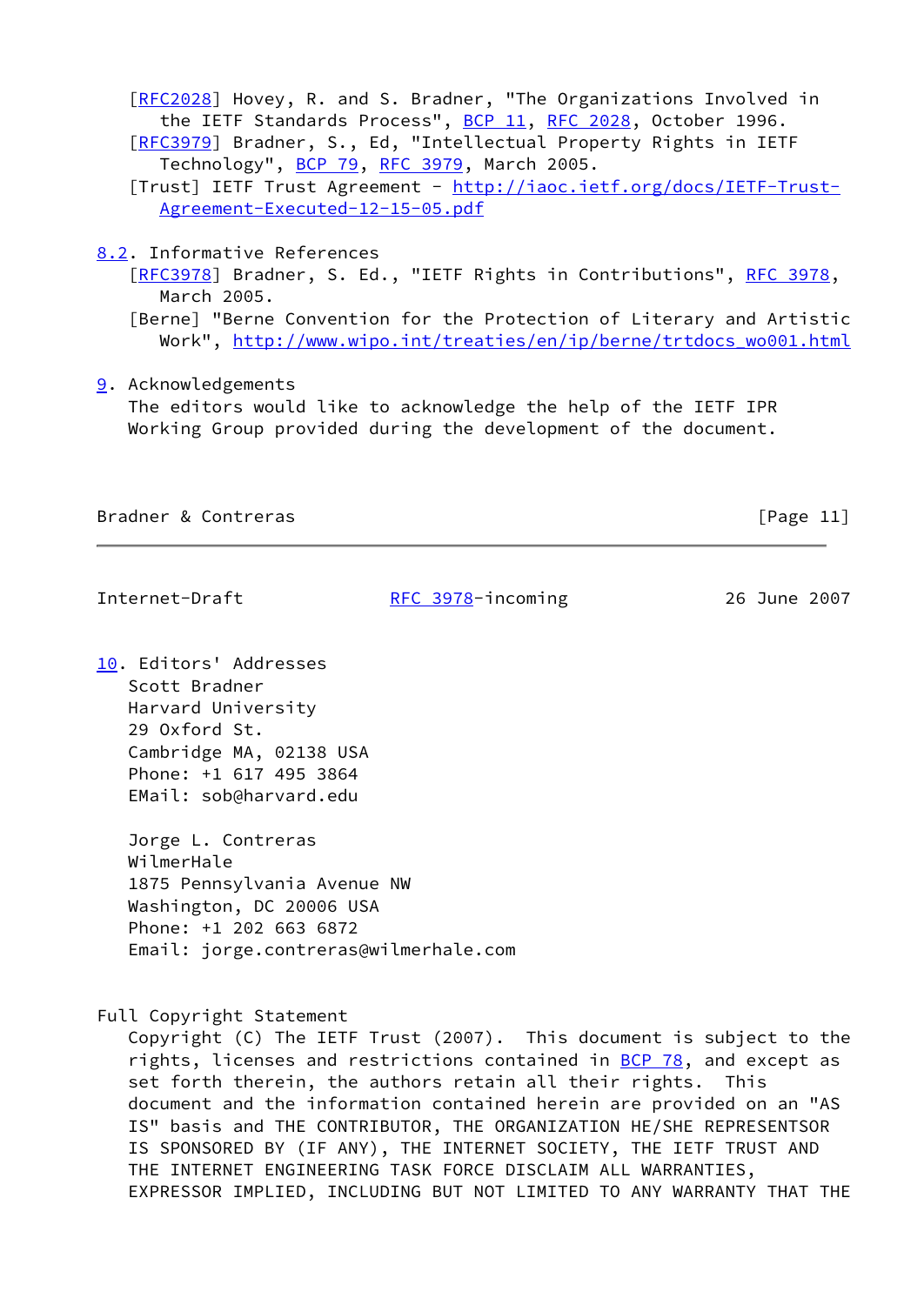USE OFTHE INFORMATION HEREIN WILL NOT INFRINGE ANY RIGHTS OR ANY IMPLIEDWARRANTIES OF MERCHANTABILITY OR FITNESS FOR A PARTICULAR PURPOSE.

Intellectual Property

 The IETF takes no position regarding the validity or scope of any Intellectual Property Rights or other rights that might be claimed to pertain to the implementation or use of the technology described in this document or the extent to which any license under such rights might or might not be available; nor does it represent that it has made any independent effort to identify any such rights. Information on the procedures with respect to rights in RFC documents can be found in [BCP 78](https://datatracker.ietf.org/doc/pdf/bcp78) and [BCP 79](https://datatracker.ietf.org/doc/pdf/bcp79). Copies of IPR disclosures made to the IETF Secretariat and any assurances of licenses to be made available, or the result of an attempt made to obtain a general license or permission for the use of such proprietary rights by implementers or users of this specification can be obtained from the IETF on-line IPR repository at<http://www.ietf.org/ipr>. The IETF invites any interested party to bring to its attention any copyrights, patents or patent applications, or other proprietary rights that may cover technology that may be required to implement this standard. Please address the information to the IETF at ietf-ipr@ietf.org.

| Bradner & Contreras                     |                                                                  | [Page 12]    |
|-----------------------------------------|------------------------------------------------------------------|--------------|
| Internet-Draft                          | RFC 3978-incoming                                                | 26 June 2007 |
| Acknowledgement<br>Internet Society. ?? | Funding for the RFC Editor function is currently provided by the |              |
| ??                                      |                                                                  |              |
| ??                                      |                                                                  |              |
| ??                                      |                                                                  |              |
| US1DOCS 6241323v2                       |                                                                  |              |